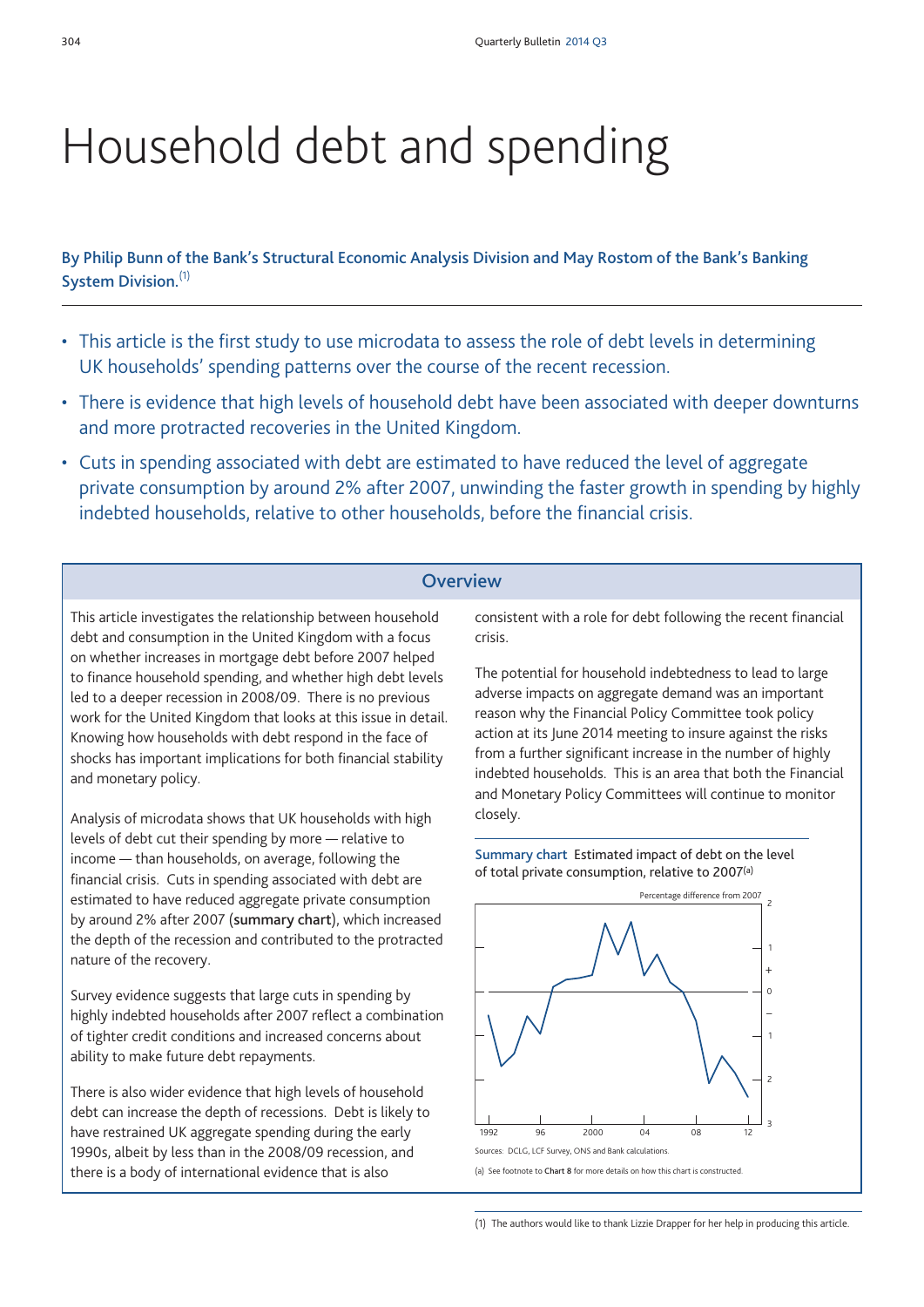A major development in UK household balance sheets in the decade before the financial crisis was the build-up of household debt. This article assesses the extent to which household debt has played a role in affecting consumption. It discusses whether the build-up of debt is likely to have helped to finance household spending before the crisis, and to what extent the subsequent recession was deeper, and recovery slower, as a result of indebted households reducing their spending by more than others. There is no previous work for the United Kingdom that looks at this issue in detail.(1)

Understanding how households with debt respond to shocks has important implications for both financial stability and monetary policy. At higher levels of indebtedness, households are more likely to encounter payment difficulties following negative shocks to income or interest rates. Concern about the possibility of financial distress may also lead to sharp falls in spending, even if that distress does not eventually materialise. Increases in realised financial difficulties and in the risk of distress could pose direct risks to the resilience of the UK banking system and indirect risks via the impact on wider economic stability. The extent to which associated cuts in spending weigh on aggregate household consumption (which accounts for around two thirds of GDP) is also highly relevant for monetary policy decisions.

The potential for household indebtedness to have a large adverse impact on aggregate demand and on the banking system was a key reason why the Financial Policy Committee (FPC) took policy actions in June 2014 to insure against the risks from a further significant increase in the number of highly indebted households.(2) The Committee recommended that:

- When assessing affordability, mortgage lenders should apply an interest rate stress test that assesses whether borrowers could still afford their mortgages if, at any point over the first five years of the loan, Bank Rate were to be 3 percentage points higher than the prevailing rate at origination.
- The Prudential Regulation Authority and the Financial Conduct Authority should ensure that mortgage lenders limit the proportion of mortgages at loan to income multiples of 4.5 and above to no more than 15% of their new mortgages.

It is difficult to assess how debt has affected UK consumption using only aggregate data. To help better understand the role of debt, this article summarises microdata evidence on differences in spending patterns across households with different levels of debt. The article starts by providing an overview of trends in household balance sheets, before going on to explain why debt might affect spending in principle. It then reviews the evidence on the relationship between household debt and spending, primarily focusing on the

United Kingdom in the recent recession, and uses survey evidence to look in more detail at the reasons why highly indebted UK households made large cuts in spending after 2007. The final section concludes.

# **Trends in UK household balance sheets**

Across the United Kingdom as a whole, the household debt to income ratio rose from around 100% in 1999 to a peak of 160% in 2008 (**Chart 1**). Mortgage debt accounts for around 80% of total household debt, and explains most of the increase in the aggregate debt to income ratio since the late 1990s. Since 2008, the stock of household debt has stabilised, with the fall in the debt to income ratio from its peak reflecting growth (albeit modest growth) in nominal incomes.





Sources: ONS and Bank calculations.

(a) Total financial liabilities as a percentage of annualised total household resources. (b) Total financial liabilities as a percentage of households' total financial assets and residential

building assets.

Estimates of capital gearing — which measure the stock of debt in relation to the value of assets — summarise the overall balance sheet position of the household sector. Aggregate gearing rose in the decade before the financial crisis (**Chart 1**), but more modestly than the debt to income ratio, given that house prices increased faster than income. Capital gearing in 2007 was similar to the levels recorded in 1992 although it fell and then rose during the intervening period. While it spiked up to exceed that previous peak during the financial crisis — as asset prices fell sharply — gearing is now somewhat below where it was in 1992 and 2007.

In aggregate, the build-up in household debt over the decade before 2007 was largely matched by a build-up of assets.

[www.bankofengland.co.uk/publications/Documents/fsr/2014/fsrfull1406.pdf.](http://www.bankofengland.co.uk/publications/Documents/fsr/2014/fsrfull1406.pdf)

<sup>(1)</sup> A box on pages 22–23 of the May 2013 *Inflation Report* contains a summary of the preliminary results from the work presented in this article, available at [www.bankofengland.co.uk/publications/Documents/inflationreport/](http://www.bankofengland.co.uk/publications/Documents/inflationreport/2013/ir13may.pdf) [2013/ir13may.pdf.](http://www.bankofengland.co.uk/publications/Documents/inflationreport/2013/ir13may.pdf)

<sup>(2)</sup> See the June 2014 *Financial Stability Report* for more details on these measures, available at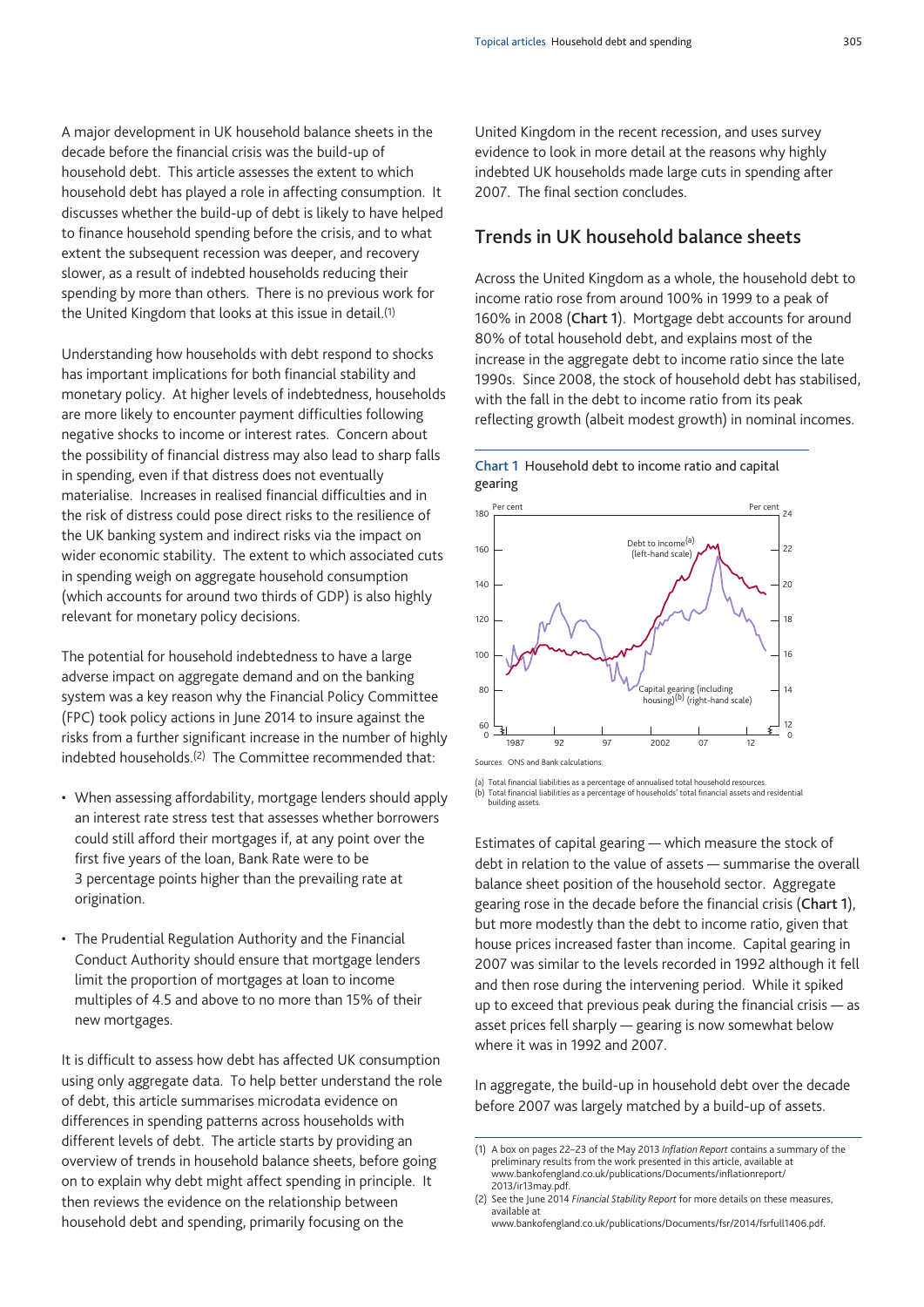







(a) Four-quarter moving averages.

**Chart 4** Average household gross wealth (including housing assets) by age



Sources: BHPS and Bank calculations.

When banks lend money to households they create matching deposits, which are initially held by the borrower. In the case of mortgages, those deposits are then transferred to the home seller when the mortgagor purchases a property and that money subsequently circulates around the economy. It can

either be retained within the household sector if households want to hold more deposits in their portfolio, or if it leads to additional housing market transactions. Alternatively, the money may flow to another sector in the economy or to overseas residents if it is used to purchase goods and services or other financial assets.(1)

As house prices increased from the mid-1990s onwards, households entering the housing market or moving into bigger homes, who tended to be younger households, took out larger mortgages to be able to purchase a house (**Chart 2**). But, in aggregate, as borrowing rose, financial assets were acquired at a broadly similar rate to liabilities, with a large proportion of these assets being bank deposits (**Chart 3**), so there was little change in the net financial wealth of the household sector as a whole (Benito *et al* (2007)). Those additional assets were primarily acquired by older households, who tended to be those trading down in the housing market and who also saw the largest increases in the value of their existing houses (given that they tend to own larger houses). These two factors meant that older households saw significant increases in their wealth between 1995 and 2005 (**Chart 4**).

# **Why might debt affect spending?**

Despite the large increase in UK household debt, it is not immediately obvious from standard economic theory that the existing stock of debt should affect households' (non-housing) spending decisions. Debt plays no causal role in determining the amount of spending in conventional consumption theory, which centres around the 'permanent income' (or 'life-cycle') model (Modigliani and Brumberg (1979)). In that model, consumption depends only on expected lifetime income and wealth, with households smoothing spending over their lifetimes. Typically, households should borrow to help finance their consumption when they are young and their incomes are relatively low. They then repay that debt later in life as their incomes rise and they build up savings ahead of retirement, when income falls back again.

The basic life-cycle model includes a number of simplifying assumptions, and relaxing some of those assumptions may imply a more active role for debt in explaining spending patterns. For instance, households are assumed to be able to borrow as much as they choose; the cost of borrowing is held constant; households can accurately predict their lifetime income; and more generally, these models assume that there is no uncertainty around the future path of economic variables. In practice, of course, households are not certain about their future income and they do face (time-varying) constraints on their ability to borrow. Theoretical models in the literature can therefore find a direct role for debt in

<sup>(1)</sup> See McLeay, Radia and Thomas (2014) for more details on the role of money in a modern economy.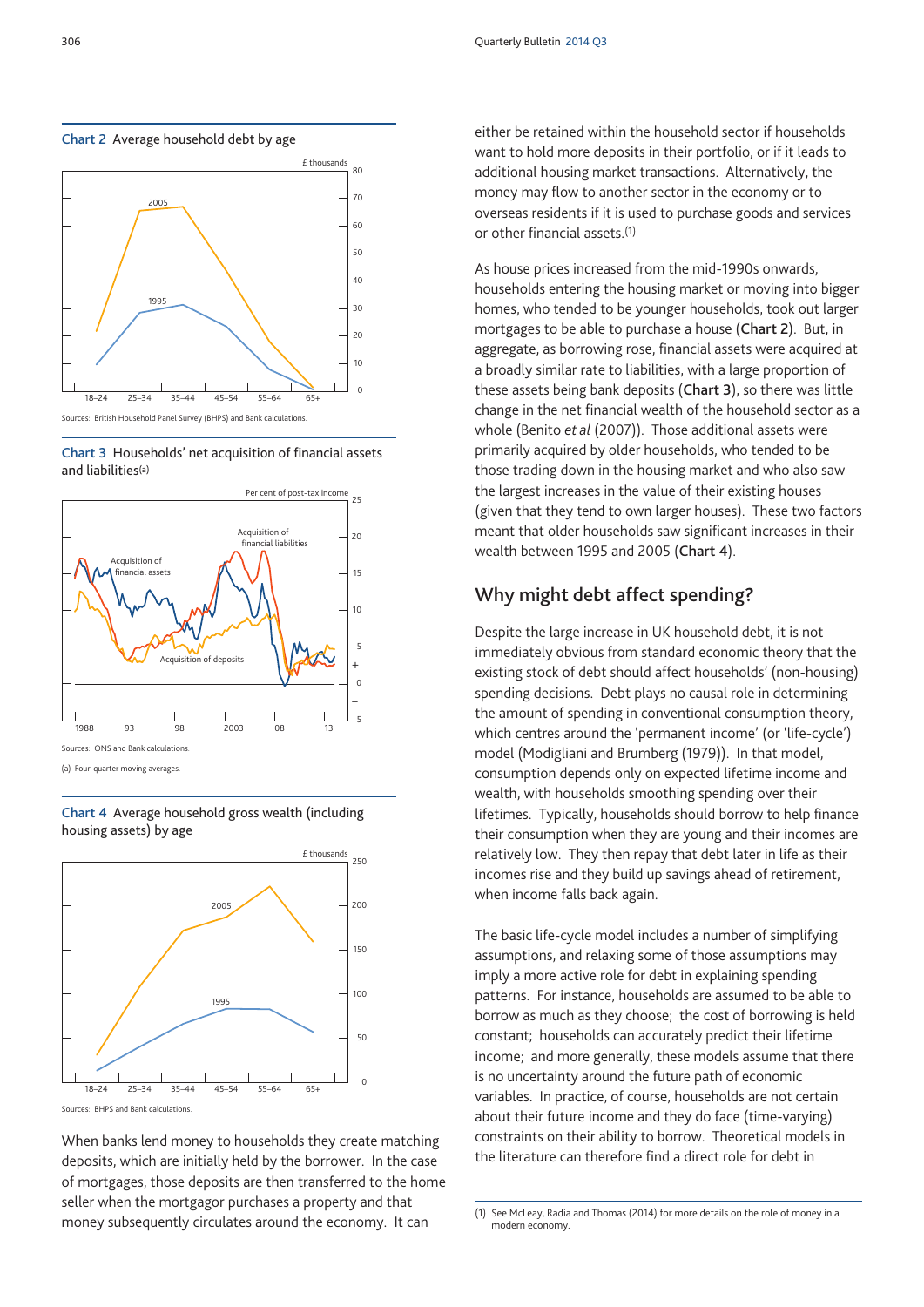affecting spending by allowing changes in income expectations or credit conditions to interact with debt.

The literature on how debt might affect spending dates back to Fisher's (1933) debt deflation theory. Fisher argued that in the US Great Depression, debt helped to amplify the initial shock as it propagated through the economy. King (1994) discusses how Fisher's work might have been relevant in explaining the weakness of UK consumption during the 1990s recession. King puts forward a model in which indebted households, who had borrowed on the expectation of higher future income, suffer adverse shocks to their future income expectations that lead them to consume less and repay debt. Even if other households experience offsetting positive shocks, they do not increase consumption by enough to fully offset the effect on aggregate spending.

More recent theoretical research has shown how a tightening in credit conditions can interact with debt and reduce aggregate spending. For example, Eggertsson and Krugman (2012) assume that there is a limit on how much debt households can hold, and if that limit is revised down (for example because of a sudden realisation that collateral constraints were too lax), highly indebted households are forced to reduce spending sharply with no offsetting response from non-debtors.

# **Evidence on the link between debt and spending**

It is difficult to evaluate whether debt has had any impact on UK household spending using aggregate data alone. Indeed, UK consumption grew at roughly the same rate between 1999 and 2007, when debt was rising rapidly, as it did between 1992 and 1998, when debt did not increase relative to income. This, together with the fact that increases in household debt were largely matched by a build-up in assets, is consistent with the suggestion that increases in debt did not provide significant support to consumption. And post-2008, there are a number of factors other than debt which might explain why spending fell sharply.(1) Nevertheless, it is also possible to make the case that debt played at least some role. Further advances on mortgages (additional borrowing secured against a house but not used to buy the property) and unsecured lending (such as personal loans or credit card debt) are forms of borrowing that are more likely to be used to finance consumption than new mortgage lending. Over the past fifteen years consumption has shown some correlation with further advances, although the relationship with unsecured lending is less clear (**Chart 5**).(2)

There are two main strands of literature that investigate the link between household debt and spending: analysis of how consumer spending varies with debt levels across (i) countries or (ii) households within a given country.

#### **Chart 5** Consumption and borrowing available for consumption



(a) Excludes student loans.

The box on pages 308–09 discusses the international evidence on the relationship between household debt and spending. The main results are that, across countries, recessions preceded by large **increases** in household debt tend to be more severe and protracted, but there is less evidence that the **level** of pre-crisis debt is a good predictor of the subsequent adjustment in spending. Outside the United Kingdom, there are a number of household-level studies that find a link between high pre-crisis debt and weak consumption during the period that followed. The analysis in the remainder of this article focuses on household-level evidence for the United Kingdom.

## **UK household-level evidence: the recent recession**

This section assesses the extent to which UK households with high levels of debt made large cuts in spending following the financial crisis. It makes use of microdata from the Living Costs and Food (LCF) Survey, which are described in more detail in the box on page 310. The first part of the section provides a descriptive analysis of differences in spending patterns across households with different levels of mortgage debt. Those differences may not necessarily just reflect debt; they could also be related to other characteristics. The second part therefore uses regression analysis to try to control for spending differences associated with other factors and to identify better how much of any difference is related to debt.

**Overall, a key finding is that UK households with high levels of mortgage debt made larger adjustments in spending after 2007**. In the second half of the 1990s, households with mortgage debt to income ratios greater than 2 appear to have increased the share of their income spent on non-housing consumption by more than mortgagors with lower debt to income ratios (**Chart 6**). But these higher debt mortgagors

See, for example, Hackworth, Radia and Roberts (2013).

<sup>(2)</sup> Over the period from 1998 to 2013, the correlation coefficient between consumption as a percentage of disposable income and further advances is 0.6. The corresponding correlation coefficient with unsecured lending is 0.4.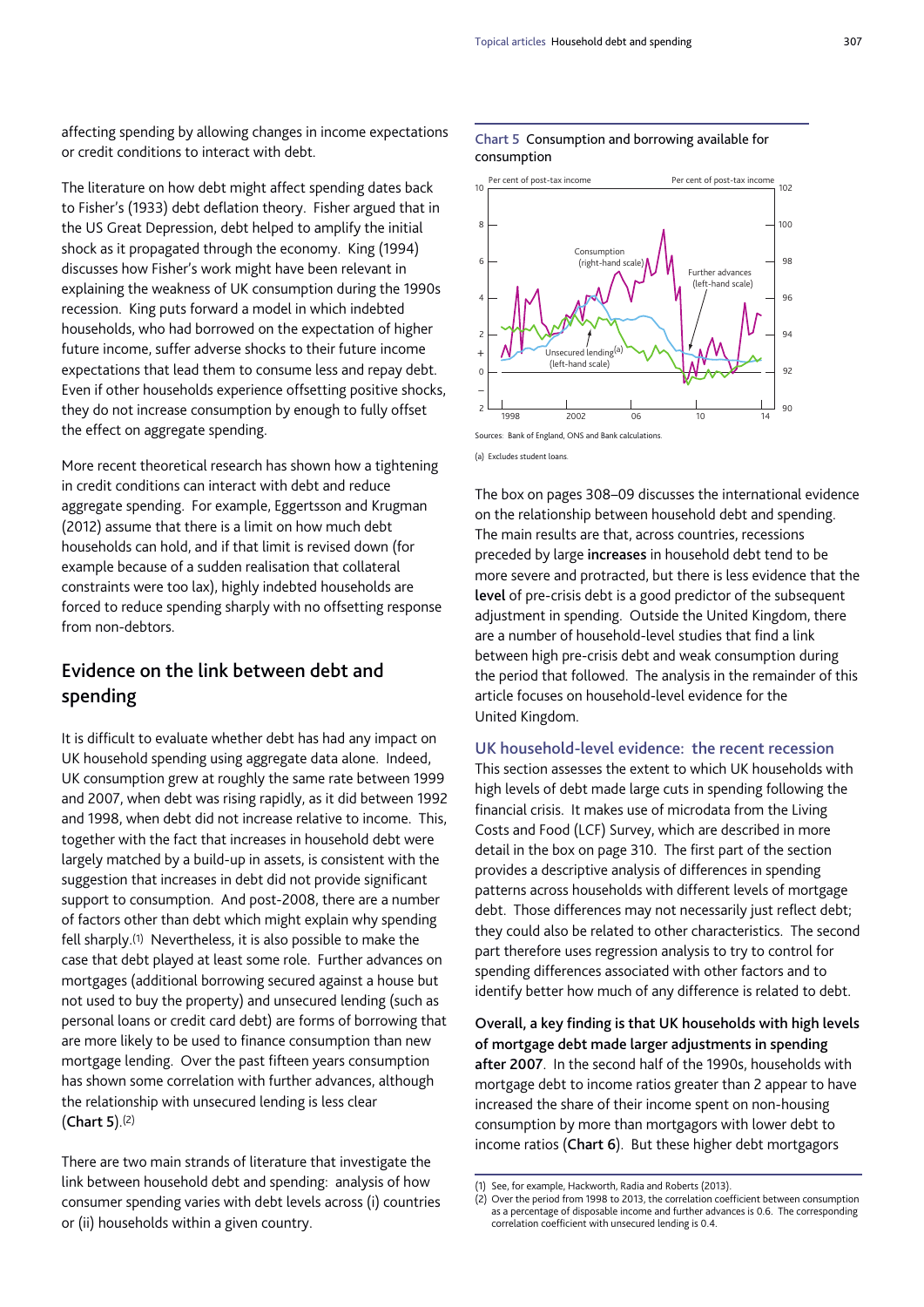# **International evidence on the link between debt and spending**

As discussed in the main article, there are two main strands of literature that investigate the link between household debt and spending: analysis of how consumer spending varies with debt levels across (i) countries or (ii) households within a given country. This box provides an overview of international evidence using both approaches.

Cross-country analysis has the advantage that it offers lots of variation in debt levels to test whether there is a link to spending, but institutional differences can be large and it is hard to control for all other factors to be able to infer causality from the observed correlations. Household studies can test whether it is the highly indebted households that account for swings in aggregate spending. This can help infer causality relative to cross-country analysis, although it remains difficult to prove definitively. The biggest drawback of the microdata approach, and where cross-country analysis is more helpful, is that it is difficult to take account of possible offsetting responses elsewhere in the economy.

#### **Cross-country comparisons**

A number of studies have used cross-country data to document the fact that **recessions preceded by large** *increases* **in household debt tend to be more severe and protracted**.(1) **Chart A** illustrates how, in the recent recession, falls in the level of consumption relative to estimates of pre-crisis trends were greatest in countries that experienced the largest increases in aggregate household debt before the crisis. In the United Kingdom (shown by the green diamond on **Chart A**), the fall in spending was slightly larger than implied by the average cross-country relationship with debt growth.

Evidence that recessions preceded by large *increases* in household debt tend to be more severe and protracted is not restricted to recent experience. King (1994) shows that the same was true in the early 1990s and, going all the way back to the 1870s, Jorda, Schularick and Taylor (2013) show how excess credit growth is correlated with stronger booms and subsequently deeper recessions and slower recoveries. Even though this relationship is strongest when the recession coincides with a systemic financial crisis, it can also be detected in 'normal' business cycles where a financial crisis is absent.

**There is less evidence, however, that the aggregate** *level* **of pre-crisis household debt is a good predictor of the size of the subsequent adjustment in spending**. **Chart B** shows that there was little cross-country correlation between the level of household debt in 2006 and the amount that consumption

#### **Chart A** Cross-country falls in consumption and pre-crisis household debt growth(a)



Sources: OECD National Accounts and Bank calculations.

(a) Includes data for Australia, Austria, Belgium, Canada, Czech Republic, Finland, France, Germany, Hungary, Ireland, Italy, Japan, Korea, Netherlands, Norway, Poland, Portugal, Slovak Republic, Slovenia, Spain, Sweden, Switzerland, United Kingdom and United States.<br>Pre-crisis trends for each country are estimated as the average growth rate between 1997<br>and 2006. Debt to income ratio is debt as a

#### **Chart B** Cross-country falls in consumption and pre-crisis household debt level(a)



Sources: OECD National Accounts and Bank calculations

(a) Includes data for Australia, Austria, Belgium, Canada, Czech Republic, Finland, France,<br>Germany, Hungary, Ireland, Italy, Japan, Korea, Netherlands, Norway, Poland, Portugal,<br>Slovak Republic, Slovenia, Spain, Sweden, S Pre-crisis trends for each country are estimated as the average growth rate between 1997 and 2006. Debt to income ratio is debt as a percentage of gross annual disposable income.

was cut back following the crisis. Consistent with that, Cecchetti, Mohanty and Zampolli (2011) find that the level of household debt does not have a statistically significant effect on future growth in a cross-country data set going back to 1980 (although they do find a significant role for public debt, and in some instances corporate debt). However, Flodén (2014) argues that there is a clearer relationship between the level of debt and changes in consumption after 2007 once the level of consumption is adjusted for prior growth in debt, past consumption and the current account balance.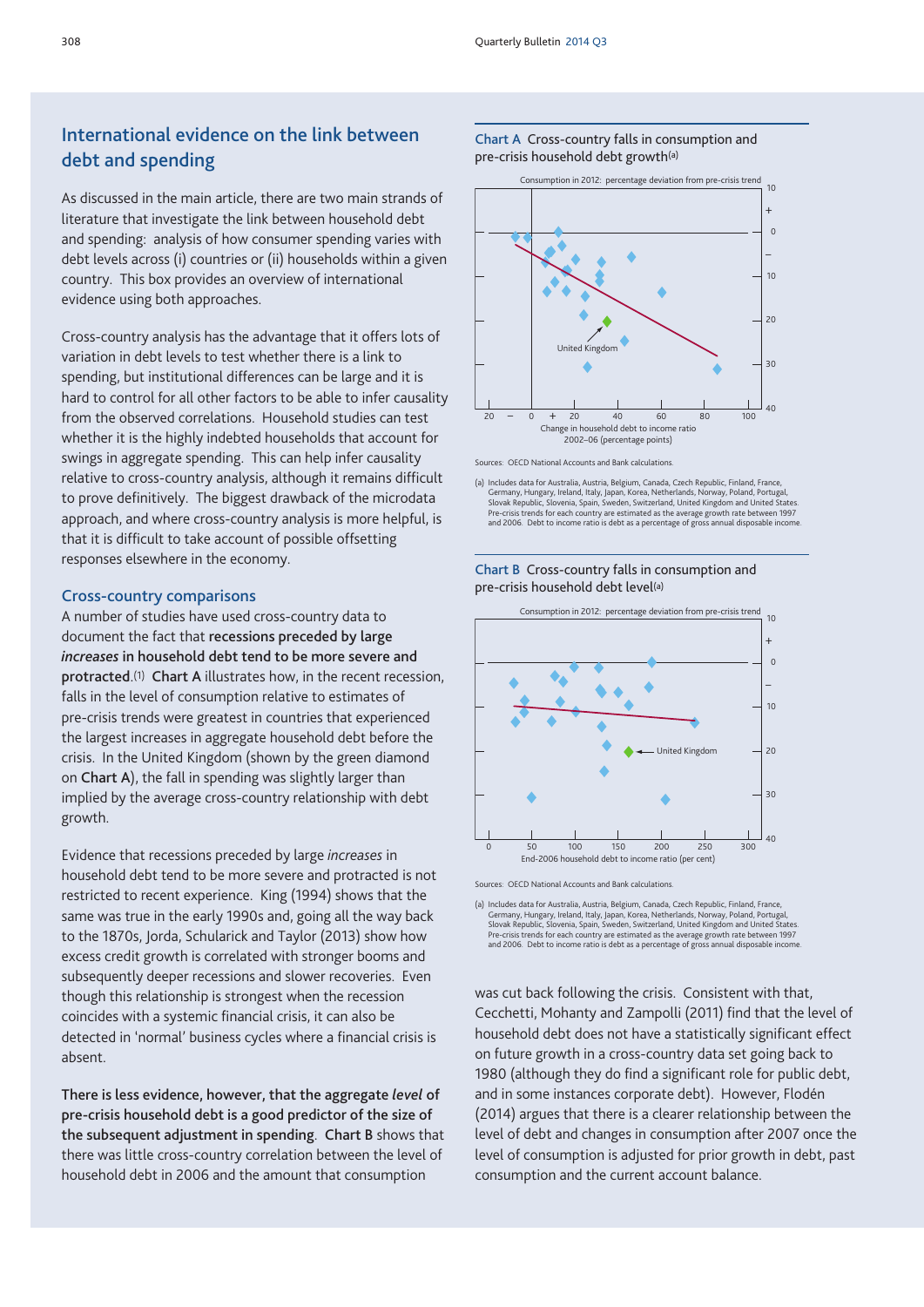## **Non-UK household studies**

A number of non-UK household-level studies have found a link between high pre-crisis debt and weak consumption after the recent financial crisis. Dynan (2012) shows that US mortgagors with high loan to value (LTV) ratios pre-crisis subsequently experienced larger declines in spending (between 2007 and 2009), after controlling for other factors such as income and wealth. Baker (2013) finds that spending by highly indebted US households was more sensitive to income fluctuations than was the case for other households, although these effects become smaller and sometimes statistically insignificant once credit and liquidity constraints are controlled for.

**Chart 6** UK non-housing consumption as a share of income(a)



Sources: Living Costs and Food (LCF) Survey, ONS and Bank calculation

(a) Non-housing consumption as a share of income net of mortgage interest payments. Data are scaled so that the total matches the National Accounts. Debt to income ratio is calculated using secured debt only.

subsequently made larger-than-average reductions in spending relative to income after the financial crisis. This analysis focuses on secured debt only, since only limited data on unsecured debt are available in the LCF Survey. Disaggregating the data for mortgagors further, the largest adjustment in spending relative to income after 2007 came among households with a mortgage debt to income ratio above 4 (**Chart 7**). Cuts in spending were more modest for those with debt to income ratios below 2.(1)

Regression analysis confirms that households with higher debt levels made larger adjustments in spending after 2007, even after controlling for other factors. An econometric model in which households' consumption is determined — in part — by their mortgage debt to income ratio,(2) can be used to estimate the impact of cuts in spending associated with debt on aggregate consumption since 2007. This estimate is constructed by taking the model's prediction, for each household, for spending in a given year, and then subtracting what the model predicts they would have spent if debt had

Mian, Rao and Sufi (2013) analyse evidence across regions in the United States. They show that the decline in consumption following the crisis was greater in areas that had higher outstanding LTV ratios prior to the crisis.

In Denmark, Andersen, Duus and Jensen (2014) find similar evidence of a negative correlation between pre-crisis LTV ratios and consumption during the crisis. They also find that the highly indebted households who made larger adjustments in spending during the crisis had been consuming a greater share of their income before the crisis.

(1) See, for example, IMF (2012) and Jorda, Schularick and Taylor (2013).





Sources: Department for Communities and Local Government (DCLG), LCF Survey, ONS and Bank calculations.

(a) Data for 4+ not shown before 2002 as they are erratic and are based on a small sample. Non-housing consumption as a share of income net of mortgage interest payments. Data are scaled so that the total matches the National Accounts. Debt to income ratio is calculated using secured debt only.

had the same estimated influence on spending patterns in each year as it did in 2007, keeping all other characteristics unchanged. Differences are then summed across households. This approach suggests that cuts in spending associated with debt can explain around 2 percentage points of the almost 5% fall in aggregate private consumption after 2007;(3) and, at least up until the latest available data in 2012, these effects had not unwound (**Chart 8**).

(3) This refers to the fall in calendar-year consumption.

<sup>(1)</sup> The proportion of households with mortgage debt to income ratios above 4 was relatively small at around 6% in 2012, although it has risen from around 2% in the late 1990s. The group with debt to income ratios above 2 covered just under 20% of all households (and accounted for a quarter of total income).

<sup>(2)</sup> The econometric model is a household-level consumption equation (with real non-housing consumption as the dependent variable) that incorporates a mortgage debt to income variable and where the coefficient on that debt to income variable is allowed to be different in each year. The coefficients on the debt variable are statistically significantly smaller after 2007 than in 2007. Other controls in the model include income (net of interest payments), date of birth cohort, age, household composition, education, employment status, region and house prices.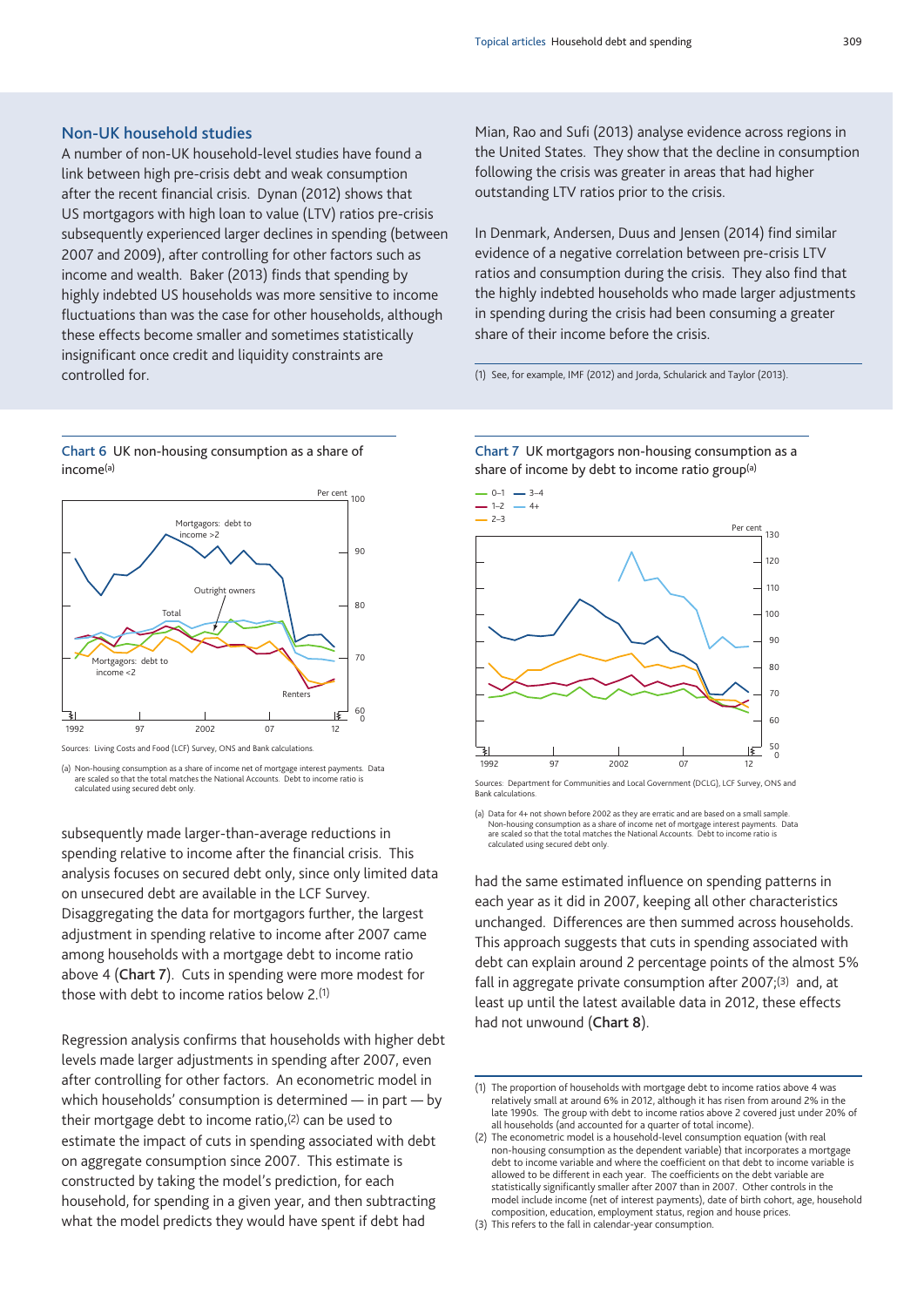## **Living Costs and Food Survey microdata**

The Living Costs and Food (LCF) Survey of households is conducted by the ONS in order to collect information on household spending patterns. The survey has been carried out in some form since 1957, having been previously known as the Family Expenditure Survey and subsequently the Expenditure and Food Survey.

The LCF Survey is used by the ONS to define the basket of goods used in the retail prices index and the consumer prices index and is an important source for estimates of household expenditure in the National Accounts. However, the microdata behind the survey are also an important source of data for research and analysis of household spending patterns. The survey contains a number of detailed questions about households' expenditure, complemented by a two-week expenditure diary, and therefore provides the best-quality source of consumption data at the household level in the United Kingdom. There is also detailed information on income and other household-level information such as mortgage debt

**Chart 8** Estimated impact of debt on the level of total private consumption, relative to 2007(a)



Sources: DCLG, LCF Survey, ONS and Bank calculations.

(a) The impact on non-housing consumption is constructed by taking predicted spending for<br>each household from the model described in footnote (2) on page 309, and then subtracting<br>what the model predicts they would have sp influence on spending patterns in each year as it did in 2007, keeping all other characteristics<br>unchanged. Differences are then summed across households. To get to a total impact on<br>aggregate private consumption there is the consumption of non-profit institutions serving households.

A larger adjustment in spending by indebted households after 2007 reflects an unwinding of faster growth in spending by this group before the crisis. The econometric estimates suggest that indebted households added around 2.5% to the level of aggregate private consumption between 1996 and 2003. This can be seen on **Chart 8** by the estimated impact of debt rising from -0.9% to 1.6% over this period (relative to 2007 levels). On average, that equates to a 0.35 percentage point a year contribution to annual consumption growth, which averaged approximately 4.5% over that period. However, the estimated effect of debt on the level of

that can be used to assess variation in spending patterns between different groups of households.

The LCF Survey is a repeated cross-section survey, which means that a different set of households are included in the survey each year. It covers around 6,000 households per year and is conducted continually throughout the year.

Consumption data from the survey do not directly correspond to the National Accounts measure. In part, that reflects differences in the way some components are measured. In particular, the housing consumption of owner-occupiers in the National Accounts is a measure of imputed rents, whereas in the LCF Survey it covers mainly mortgage interest payments. But aside from that, non-housing consumption implied by the survey data has tended to grow more slowly than the National Accounts measure. The LCF Survey non-housing consumption (and income) data reported in this article are adjusted so that aggregate measures from the survey correspond to the National Accounts. This implicitly assumes that any underreporting in the survey is common across all households.

consumption falls back between 2003 and 2007, implying that it weighed modestly on growth, despite debt continuing to rise rapidly.

Much of the strength in spending by highly indebted households before the financial crisis and the larger adjustment afterwards was in durables and non-essential categories of spending (**Chart 9**).(1) While there was still some fluctuation in spending on essential non-durable items, the estimated impact was smaller — consistent with the intuition that households cut back on non-essential spending first when they face financial pressure.(2)

While the focus of this article is on the most recent recession, there is also evidence that households with high levels of debt also made large cuts in spending in the early 1990s recession. Those results are explained in more detail in the box on page 312. But the impact on aggregate consumption of cuts in spending associated with debt in the early 1990s is likely to have been lower than in the recent recession because there were fewer households with high levels of debt in that earlier period.

<sup>(1)</sup> Durables are defined as vehicles, household goods, recreational goods, and clothing and footwear. Non-essential non-durables are recreational services, household services, personal goods and services, alcohol and tobacco. Essential non-durables are defined as food and beverages, transport fares and other transport costs. The definitions of essential and non-essential spending are only based on high-level categories and in practice there will be some elements of essential and non-essential spending within each category. For example, spending on food will include spending on luxury food items, which could be substituted for cheaper alternatives and therefore might be considered as non-essential.

<sup>(2)</sup> A weighted average of the estimated impacts of debt on the three components of consumption shown in **Chart 9** is greater than the impact on total private consumption shown in **Chart 8**. That is because the estimates in **Chart 8** also include housing consumption and the consumption of non-profit institutions serving households, on which debt is assumed to have no influence.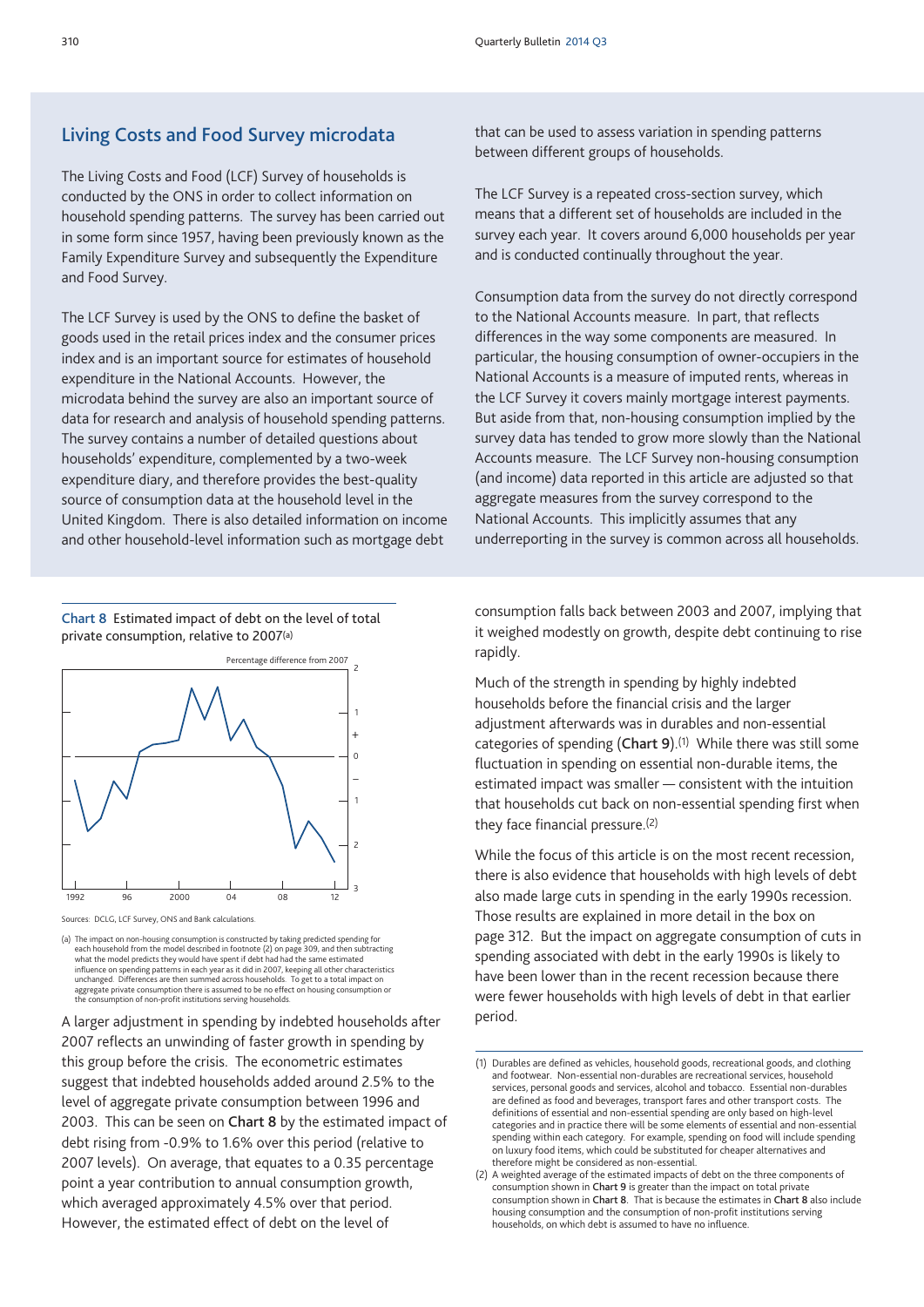**Chart 9** Estimated impact of debt on the level of different components of consumption, relative to 2007(a)



(a) Durables, non-essential non-durables and essential non-durables are defined as in footnote (1) on page 310. Estimates for each category of spending are constructed using the methodology explained in the footnote to **Chart 8** (apart from there is no adjustment for housing consumption or the consumption of non-profit institutions serving households). Separate equations are estimated for each spending category.

The finding that highly indebted UK households' spending appears to be more sensitive to economic shocks over more than one recessionary period is consistent with evidence from Cloyne and Surico (2014). They show how between 1978 and 2009, the consumption response of mortgagors to income tax shocks that were not associated with the state of the economy was significantly larger than the response of outright owners, although they do not differentiate between households with different levels of debt. But not all work suggests a role for debt in explaining volatility in UK household spending. Using data between 1997 and 2004, Benito *et al* (2007) find little difference in the amount by which the spending of high and low-debt households responded to changes in their financial position, although this was a period where the macroeconomic environment was benign and the nature of the shocks is likely to have been different to those experienced after 2007.

There are a number of caveats to the analysis presented in this section which need to be taken into account when interpreting the results. First, we are not able to observe the same households over time — only ones with similar characteristics — because the LCF Survey covers different households from year to year. This means that we cannot observe what the pre-crisis debt of individuals surveyed after the crisis was; and equally, we cannot observe how the debt of individuals surveyed before the crisis has evolved since then. Second, the measure of income used is net of mortgage interest payments, which means that reductions in mortgage rates after 2009 that lowered interest payments will have helped to cushion the squeeze in incomes for mortgagors.(1) Alternative econometric estimates that include a measure of income that is not measured net of interest would imply a smaller (although not zero) impact on spending from debt than that described above. Third, this analysis focuses only on mortgage

debt because there is limited information available on unsecured debt in the LCF Survey and therefore we could be underestimating the true impact of total debt. However, mortgage debt accounts for 80% of all debt. And, as there are fewer consequences of walking away from unsecured debt, households with unsecured debt might be less concerned about having to default and therefore be less willing than mortgagors to reduce spending sharply rather than risk default.

The microdata analysis also implicitly assumes that most aspects of the economy were not affected by developments in household debt. Growth in debt could have had macroeconomic effects that may have fed back into consumption, for example, through its effects on employment, the public finances and asset prices. And, as explained in the first section, for some households to hold debt, others have to hold assets, and that could affect their behaviour. But attempting to evaluate either of these effects is beyond the scope of this article.

The analysis presented in this section illustrates how high levels of household indebtedness have led to a material adverse impact on aggregate household spending and overall demand over the recent past. A clear policy implication of these results is that limiting any further increase in the number of households with high levels of debt will limit the extent to which there is potential for large adverse impacts on aggregate demand following future negative shocks.

# **Why might highly indebted households have made large cuts in spending?**

While there is evidence that the more indebted UK households made larger cuts in spending after 2007, this does not prove that debt was the cause of lower spending — there could also have been other factors, that are correlated with debt, that led to lower spending. Below are three possible explanations for why highly indebted households made larger cuts in spending. The first two imply that debt caused the larger spending adjustment in some way, but in the third the link to debt is coincidental rather than causal.

- **(1) Highly indebted households were disproportionately affected by tighter credit conditions.** In this case, high existing debt levels caused lower spending by restricting borrowers' ability to renew, or increase, existing debt, and by lowering expectations of future access to credit.
- **(2) Highly indebted households became more concerned about their ability to make future repayments.** Downward revisions to expected future income and/or

<sup>(1)</sup> This is also how income is measured in the National Accounts, although that measure of income is net of all interest payments not just mortgage interest payments.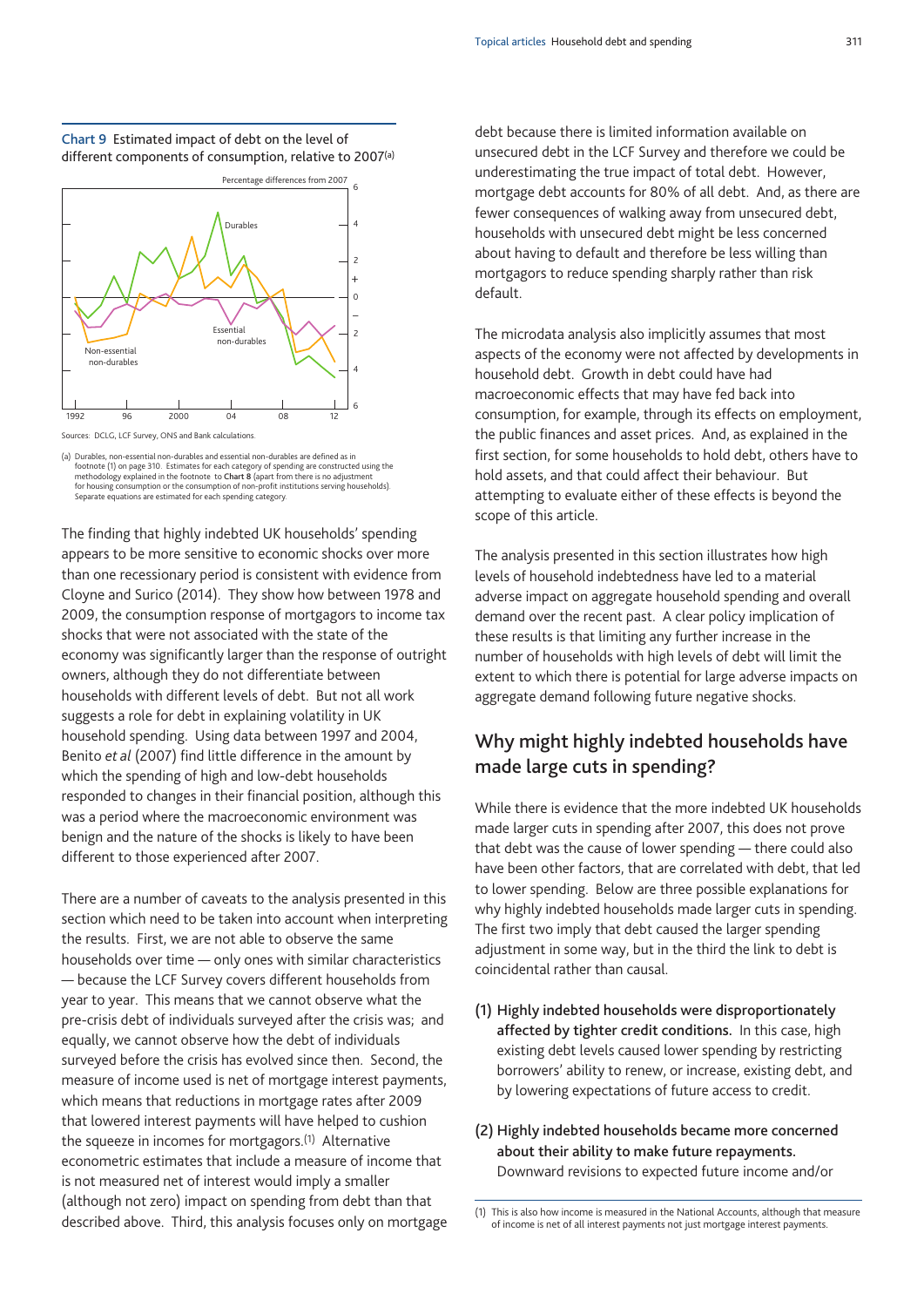# **UK household-level evidence — the early 1990s recession**

It is more difficult to analyse the role of debt in earlier UK recessions because debt data from the LCF Survey are only available from 1992. It is possible, however, to infer an estimate of the outstanding stock of mortgage debt for each household before 1992 using data on mortgage interest payments and by assuming that all households paid the same mortgage interest rate as implied by aggregate data. While these data are less reliable than if households actually report debt itself, they provide an indication of how spending is likely to have varied by debt level in previous recessions. Over the period where actual debt data are available to cross-check against, the imputed data provide a reasonable approximation (shown by comparing the dashed and solid lines in **Chart A**).

There also appears to have been a large swing in spending by households with a debt to income ratio above 2 in the late 1980s/early 1990s (**Chart A**). While the precise estimates are highly uncertain, they suggest that the fall in non-housing consumption as a share of disposable income may have been even larger than following the recent recession. But an important difference between the two recessions is the fact that interest rates rose very sharply in the late 1980s, which would typically reduce the spending of highly indebted households. In the most recent recession, cuts in spending by indebted households were larger than average despite interest rates being reduced to historically low levels.

The impact on aggregate consumption from cuts in spending associated with debt is likely to have been smaller in the early

uncertainty about future income may have made highly indebted households more concerned about their ability to repay debt in the future. This group may therefore have made larger adjustments to spending than other households, even if high and low-debt households suffered the same-sized shock to expected future income.

## **(3) Highly indebted households may have made larger**

**adjustments to future income expectations.** This may be because they were too optimistic before 2007, and overly optimistic income expectations may have been what led these households to take on high debt in the first place. Here, debt has no causal link to the larger adjustment in spending by highly indebted households — households with high debt just happen to have experienced larger shocks to expected future income.

### **Evidence for the hypotheses**

This section draws on evidence from the annual Bank of England/NMG Consulting survey — which includes questions on households' attitudes to spending — to investigate the reasons why households with high debt levels made larger reductions in spending after 2007.(1) The survey includes questions that relate to each of the above hypotheses: households were asked whether they had cut spending because of concerns about credit availability (hypothesis 1), whether they had cut spending because of concerns about debt (hypothesis 2) and whether they were worse off in 2013 than they had expected in 2006 (hypothesis 3 — being worse off than expected over the past might be correlated with downward revisions to future income expectations).(2)

Mortgagors who reported that they had cut spending due to concerns about credit availability had higher-than-average mortgage debt to income ratios (**Chart 10**). Debt to income ratios were also higher for households who had cut spending

**Chart A** UK non-housing consumption as a share of income(a)



Sources: DCLG, LCF Survey, ONS and Bank calculation

(a) Non-housing consumption as a share of income net of mortgage interest payments. Dashed lines are based on imputed mortgage debt data, which is calculated from data on mortgage interest payments by assuming that all households pay the same mortgage interest rate as implied by aggregate data. Data are scaled so that the total matches the National Accounts. Debt to income ratio is calculated using secured debt only.

1990s because there were fewer households with high debt. The imputed debt data suggest that the number of households with a debt to income ratio above 2 in the late 1980s/early 1990s may have only been between a third and a half of the number in 2007, depending on the exact year chosen. Together with the fact that some of the reduction in spending by indebted households is likely to reflect the normal transmission of monetary policy, it is likely that cuts in spending associated with debt reduced the level of aggregate private consumption by less than 1% between 1989 and 1992.

See Bunn *et al* (2013) for more details on the 2013 NMG Consulting survey.

<sup>(2)</sup> The question about cutting spending due to debt concerns has only been asked since 2010 (and was not included in 2011). The question about being worse off relative to expectations was asked for the first time in 2013.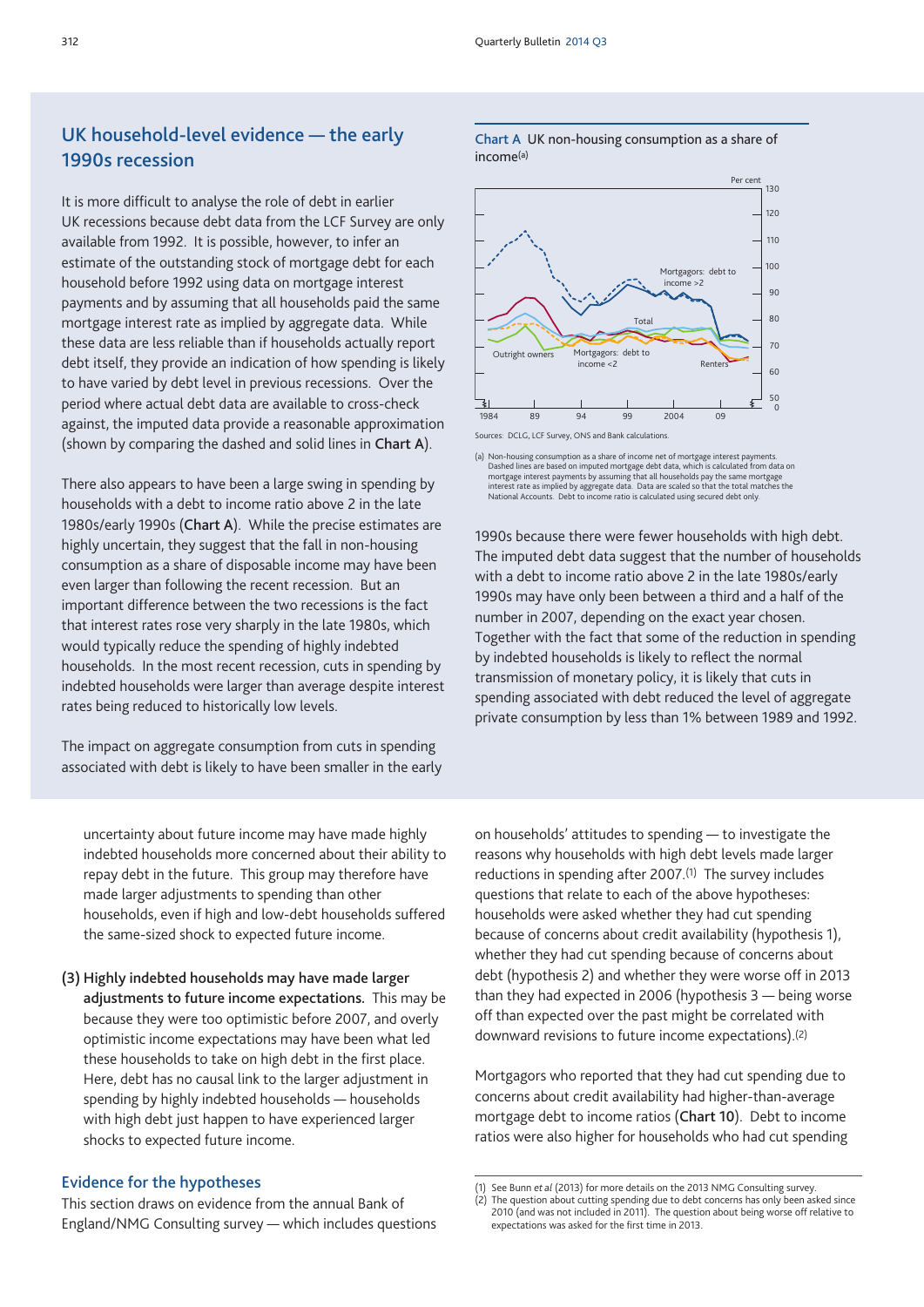in relation to concerns about debt, although there was substantial overlap between those affected by reduced credit availability and by concerns about debt, making it hard to distinguish between hypotheses 1 and 2 — the evidence is supportive of both.<sup>(1)</sup> But there is less evidence that households who were worse off than they had previously expected were disproportionately highly indebted, which would imply placing less weight on hypothesis 3.

#### **Chart 10** Average mortgage debt to income ratios and response to NMG survey questions(a)



Sources: NMG Consulting survey and Bank calculations.

(a) Mortgage debt to income ratio is defined as outstanding mortgage debt as a percentage of gross annual income. Questions: 'Have you been put off spending because you are<br>concerned that you will not be able to get further credit when you need it, say because you<br>are close to your credit limit or think your loa concerned are you about your current level of debt?'; 'What actions, if any, are you taking to<br>deal with your concerns about your current level of debt?'; and 'Would you say you are<br>better or worse off than you would hav financial crisis?'. Question about whether a household is worse off than expected since 2006 was only asked in 2013. Question about whether a household has cut spending due to debt concerns was first asked in 2010.

The 2013 NMG survey also asked households for the reasons *why* they were concerned about debt levels. This can potentially help our understanding of the mechanism behind hypothesis 2. The most common reasons cited by households were related to concerns about being able to keep up with repayments in the future if either interest rates were to rise or income were to fall (**Table A**). The third most cited reason was that current income was already lower than when the loan was taken out. Concerns about ability to make future repayments were much more important than currently having repayment difficulties as reasons why households reported that they were concerned about debt, which is likely to reflect the low level of interest rates.

Analysis of the characteristics of households cutting spending due to concerns about debt also suggests that lower-than-expected income and uncertainty about future income are important reasons why households were concerned about debt. In 2013, mortgagors cutting spending were much more likely to report that they were worse off than they had expected in 2006 and that they thought their income could fall sharply over the next year (**Table B**).

#### **Table A** Reasons for concerns about debt(a)

|                                                                         | Percentages of households who have<br>cut spending due to debt concerns |
|-------------------------------------------------------------------------|-------------------------------------------------------------------------|
| Concerned about keeping up with repayments<br>if interest rates rise    | 45                                                                      |
| Concerned about keeping up with repayments<br>because income could fall | 28                                                                      |
| Current income lower than expected when took<br>out loan                | 23                                                                      |
| Currently having repayment difficulties                                 | 20                                                                      |
| Banks unwilling to lend more because of current<br>level of debt        | 10                                                                      |
| Other                                                                   | 9                                                                       |
| House borrowed against worth less than expected                         | $\overline{4}$                                                          |

Sources: NMG Consulting survey and Bank calculations.

(a) Data from 2013 survey. Households were able to choose up to three responses. Questions: 'How concerned are you about your current level of debt?'; 'Why are you concerned about your current level of debt?'.

#### **Table B** Characteristics of mortgagors who have cut spending due to debt concerns(a)

|                                                                                        | Reduced spending in response<br>to debt concerns (2013) |     |
|----------------------------------------------------------------------------------------|---------------------------------------------------------|-----|
|                                                                                        | Yes                                                     | No  |
| Median mortgage debt to income ratio                                                   | 2.4                                                     |     |
| Proportion who are worse off in 2013 than<br>they would have expected in 2006          | 73%                                                     | 39% |
| Proportion who think that a sharp fall in income is<br>quite likely over the next year | 33%                                                     | 19% |

Sources: NMG Consulting survey and Bank calculations.

(a) Data from 2013 survey. Mortgage debt to income ratio is defined as outstanding mortgage debt as a percentage of gross annual income. Questions: 'Would you say you are better or worse off than you would have expected at the end of 2006, before the start of the financial crisis?' and 'To the best of your knowledge, how likely is it that your household income will fall sharply over the next year or so (for example, because you or someone in your household are made redundant)?'

Overall, the evidence from the NMG survey suggests that debt is a factor that can help to explain why highly indebted households made large cuts in spending after 2007. Households who had cut spending because of concerns about their debt position and their ability to make future repayments tended to have higher-than-average debt. But mortgagors who had cut spending on account of the tightening in credit conditions were also more likely to have higher-than-average debt. In other words, there is evidence in favour of both hypotheses 1 and 2. It is less clear however, that households who made large revisions to expected future income expectations had disproportionally high debt (the evidence does not support hypothesis 3).

# **Conclusion**

There is evidence that households with high levels of debt have provided some support to UK consumption and GDP during periods of economic growth, but have also contributed to deeper downturns and more protracted recoveries,

<sup>(1)</sup> In the 2010 survey, 50% of mortgagors who said they had cut spending in response to debt concerns also reported that they had cut spending due to credit availability.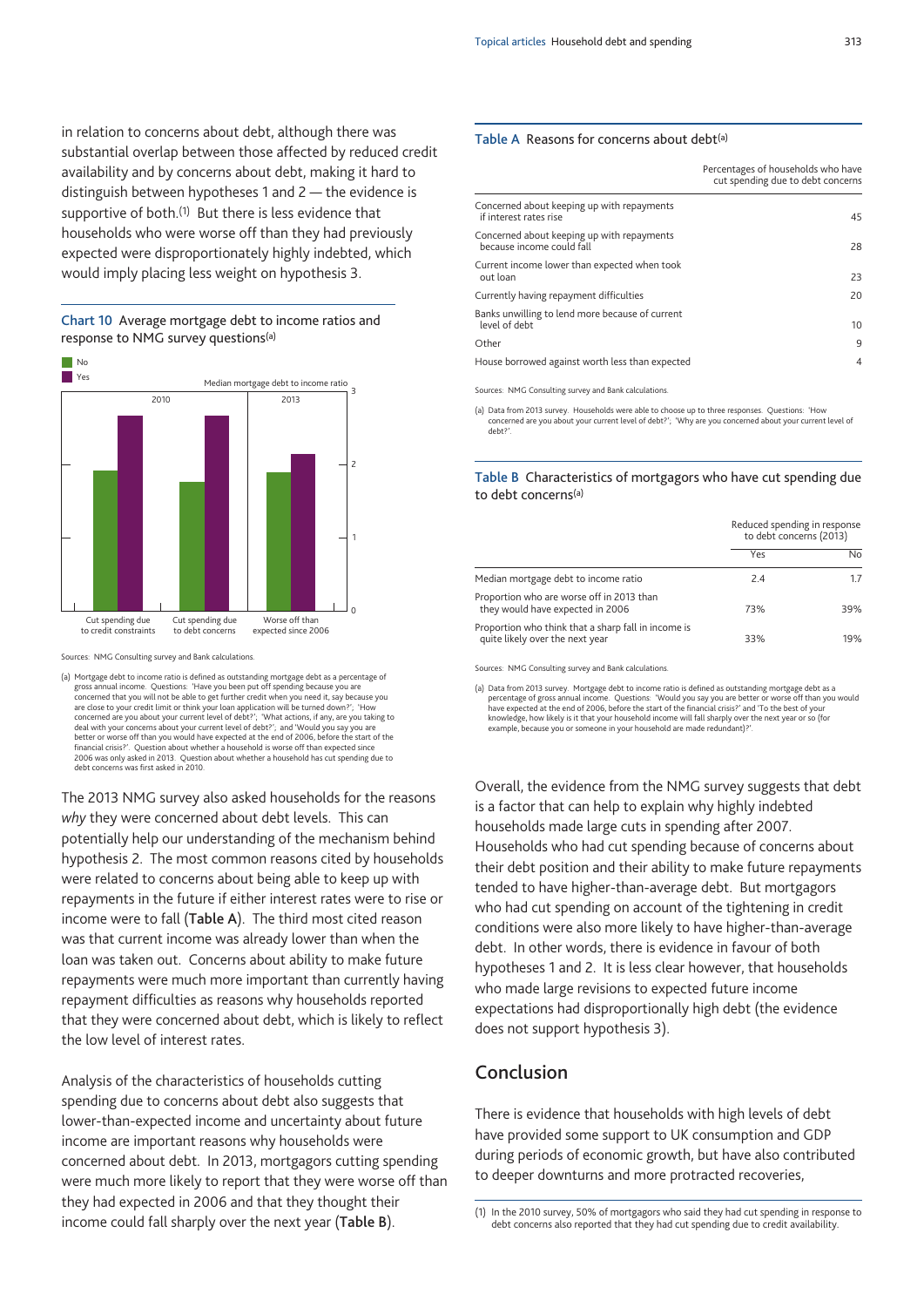particularly in the wake of the Great Recession. The microdata analysis presented in this article shows that highly indebted UK households made larger-than-average cuts in spending, relative to income, after 2007. This represents an unwinding of faster-than-average spending growth by this group before the crisis. Cuts in spending associated with debt are estimated to have reduced the level of aggregate private consumption by around 2% after 2007 (out of a total fall of around 5%).

It is difficult to prove that those more highly indebted households who made large cuts in spending after 2007 did so specifically because of their debts. However, survey evidence suggests that those spending cuts were driven by a combination of tighter credit conditions and increased concerns about ability to make future debt repayments, which is consistent with high indebtedness being the cause of those spending patterns.

The empirical evidence that debt can affect household spending is not just limited to the most recent UK business cycle. Debt is also likely to have had a more modest effect on aggregate UK spending during the early 1990s recession (given that there were fewer households with high debt then), and there is a body of international evidence that is consistent with a role for debt following the recent financial crisis.

The potential for household indebtedness to have a large adverse impact on aggregate demand was a key reason why the Financial Policy Committee took policy action at its June 2014 meeting. Those measures are designed to insure against a further significant increase in the number of highly indebted households. They should also therefore help to insure against the effects of debt on aggregate spending being any larger than over the recent past following any future shocks of a similar magnitude.